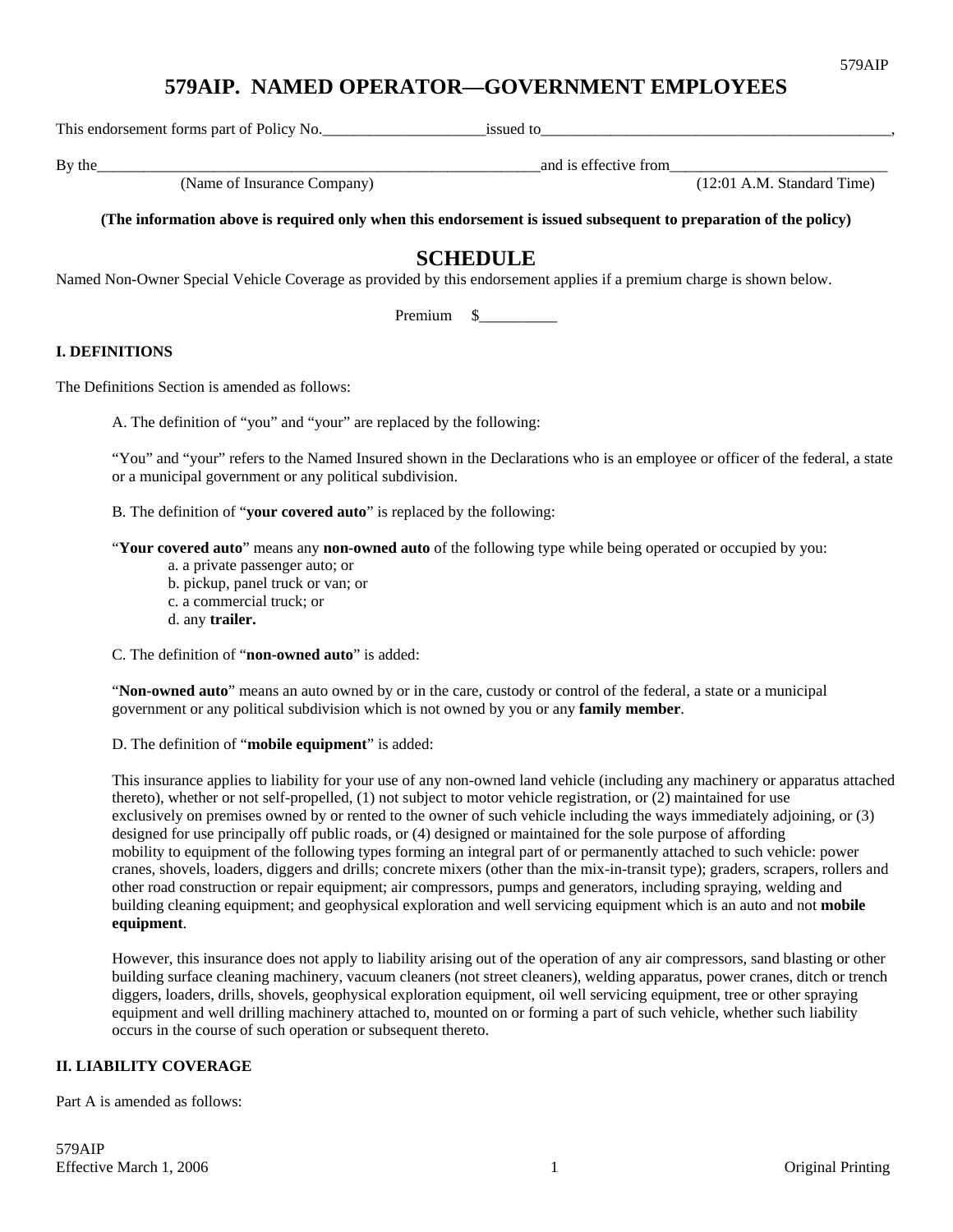A. The definition of "**covered person**" is replaced by the following:

"**Covered person**" means:

You for the maintenance or use of **your covered auto** or **mobile equipment**.

B. The Exclusions Section is amended as follows:

1. Exclusion A.3. is replaced by the following:

For damage to property:

 a. rented to; b. used by; or c. in the care of; that person.

 This exclusion does not apply to damage to a residence or private garage caused by an auto which is insured under this endorsement.

2. Exclusions A.6. and A.7. are replaced by the following:

Maintaining or using any vehicle in the business or occupation of that person. This exclusion does not apply to an auto operated or occupied by you.

3. Exclusion B.1. does not apply.

4. Exclusion B.2. is replaced by the following:

Any vehicle, other than **your covered auto**, which is owned by you.

5. Exclusion B.3. is replaced by the following:

Any vehicle, other than **your covered auto**, which is owned by any **family member**. However, this exclusion does not apply to your maintenance or use of any vehicle which is owned by a **family member**.

C. The Out of State Coverage provision is replaced by the following:

### **OUT OF STATE COVERAGE**

If an auto accident to which this policy applies occurs in any state or province other than where you reside, we will interpret your policy for that accident as follows:

If the state or province has:

1. A financial responsibility or similar law specifying limits of liability for bodily injury or property damage higher than the limit shown in the Schedule or in the Declarations, your policy will provide the higher specified limit.

2. A compulsory insurance or similar law requiring a nonresident to maintain insurance whenever the nonresident uses a vehicle in that state or province, your policy will provide at least the required minimum amounts and types of coverage.

No one will be entitled to duplicate payments for the same elements of loss.

### **III. UNINSURED/UNDERINSURED MOTORISTS COVERAGE**

Part C is amended as follows:

A. The definition of "**covered person**" is replaced by the following: